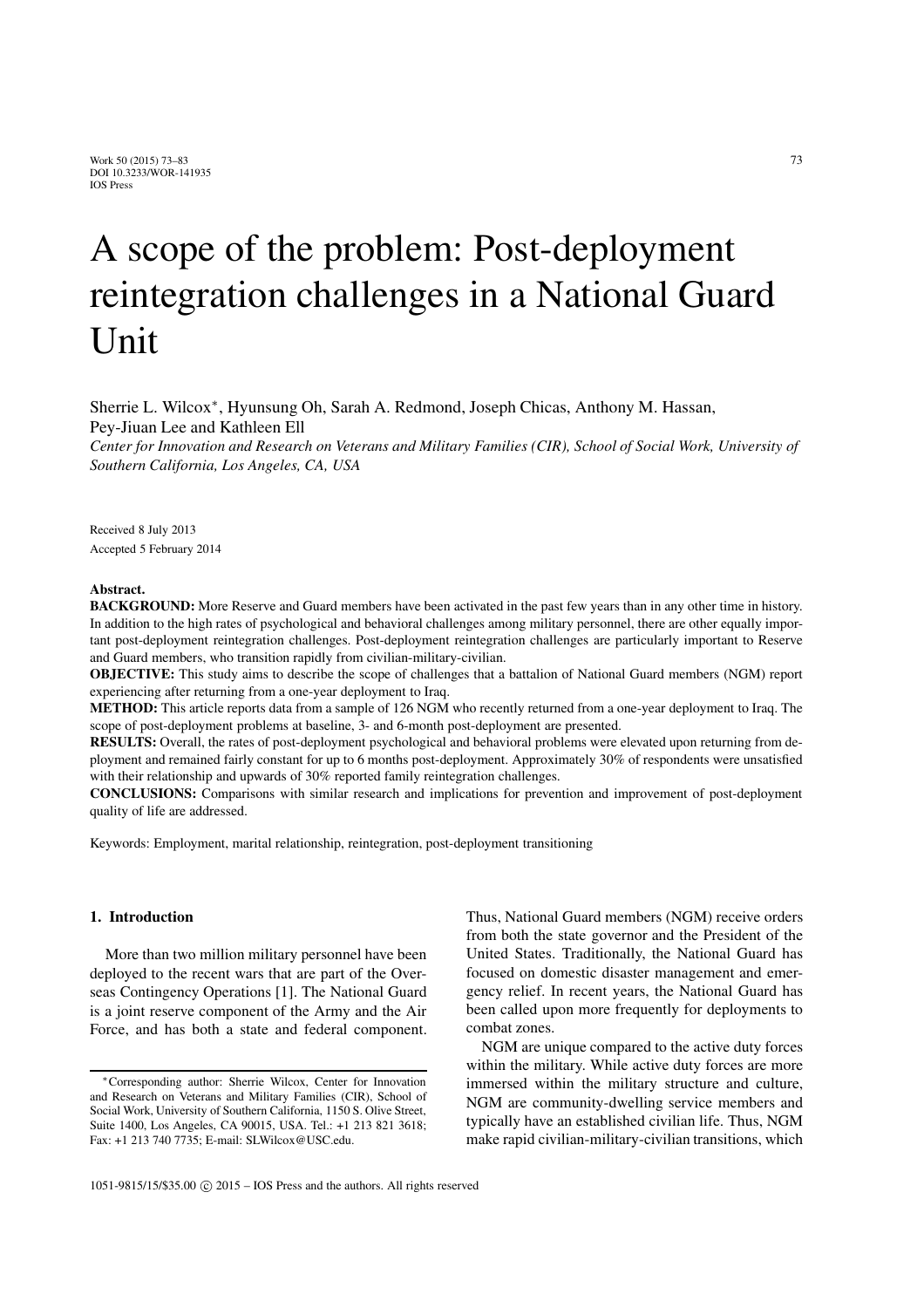can significantly impact both their lives and their families' lives, particularly in response to a deployment. Although challenges present themselves throughout the deployment cycle, the most commonly studied problems are those that emerge in the post-deployment stage [2]. The post-deployment stage is the time where military personnel have returned home from the deployment and are reintegrating back into the family and, for NGM, community life [2]. Common post-deployment reintegration problems include mental health symptomatology, unemployment and financial problems, and family relationship difficulties [3].

## *1.1. Mental health symptomatology*

Symptoms of mental health problems, including post-traumatic stress disorder (PTSD), generalized anxiety disorder (GAD), and major depressive disorder (MDD), are common among military personnel who were recently deployed [4–6]. The rates of mental health symptoms exceed those in the general population, indicating that military personnel are a high-risk population with unique needs [7–9]. Although little is reported on the mental health problems among NGM, active and reserve components report post-deployment rates of mental health problems between 2.7–35%, with rates elevated in the reserve component compared to the active duty component [8]. The variability in the range is likely due to a number of factors, including branch of service, type of service (e.g., active duty, reserve), and combat exposure, among other factors [9].

Mental health problems are of particular concern for NGM, who may not live within close proximity to a military treatment facility and who often only have limited access to medical benefits [10,11]. Among scholarly peer-reviewed literature, rates of mental health problems among NGM range from 11% in a sample of 157 post-deployed NGM [12] to 13.8% in another sample of 522 post-deployed NGM [13], to as high as 48.5% in a sample of 97 post-deployed NGM [14]. However, relatively few NGM report seeking treatment for a mental health problem in the postdeployment stage [12], which can lead to continued mental health problems as well as exacerbation of other problems.

## *1.2. Employment problems*

Another common concern for post-deployed NGM is unemployment and subsequent financial problems [15]. While some military personnel will remain on active status after a deployment, others will return to the civilian work environment or intend to return to the civilian work environment, but do not have a job waiting for them [15]. Although federal laws exist to protect the jobs of deployed military personnel, there is still a risk of losing their job from layoffs or termination of positions, leaving returning military personnel unemployed. Unemployment and job loss are significant stressors for returning NGM [12,16]. Interian and colleagues [12] found that 33% of NGM assessed reported worsening job status and 20% reported losing a job or business after a deployment.

# *1.3. Post-deployment alcohol misuse*

Alcohol consumption at post-deployment is normally accepted behavior in military culture [17]. There are temporary benefits, including reducing stress and promoting social activities. However, post-deployment alcohol consumption can quickly turn into alcohol misuse and the U.S. military has seen increases in alcohol misuse since 2007 [18]. Alcohol misuse is particularly common in NGM; research has found the prevalence of alcohol misuse in NGM is higher than both the general population and active duty service members [4,19].

Alcohol misuse is associated with reduced combat readiness, psychological health problems, and postdeployment readjustment difficulties [17,20–22]. Other research on NGM by Kehle and colleagues [23] found that 13% reported diagnosable alcohol use disorder criteria, 73% met alcohol dependence criteria, and 27% met criteria for alcohol abuse. Additionally, those who reported alcohol misuse were more likely to report severe PTSD symptoms [23].

## *1.4. Family relationship difficulties*

Upon returning from a deployment, there is typically a "honeymoon period" – a joyous reunion between the service member and family members [2,24,25]. However, as time passes, the immediate positive emotions from the honeymoon period become subdued as family reintegration challenges emerge. Family reintegration challenges involve role transitioning, child behavioral problems, and mismatched expectations, among others. Although deployment is a stressful event that undermines global family stability, the service member's homecoming also disrupts routines [26], which can serve as a contributor to relationship conflict.

While military personnel are deployed, family roles shift such that the non-deployed spouse/partner takes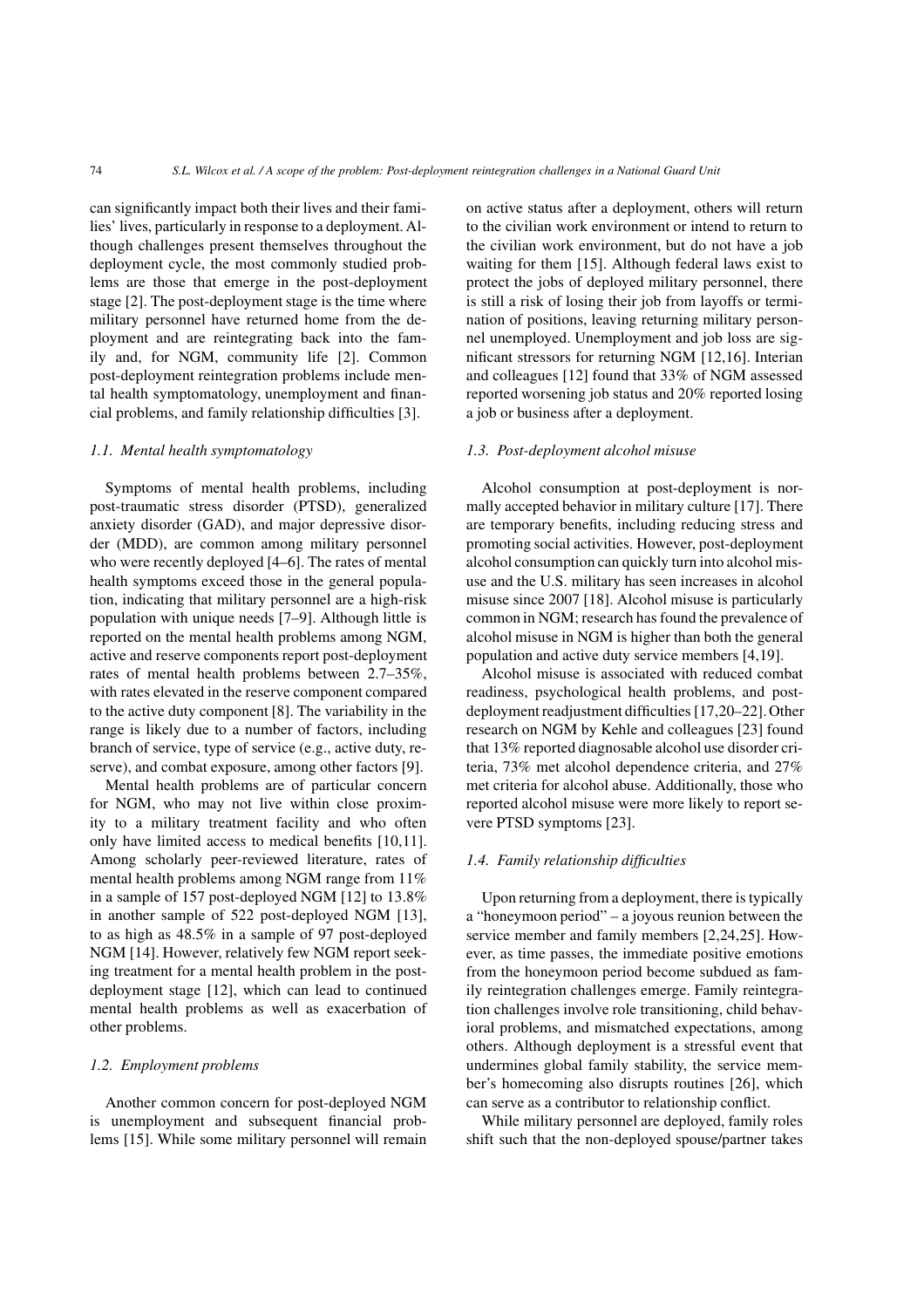over roles and responsibilities usually left to the service member [2,26]. Role shifting can lead to readjustment struggles in both the service member and the nondeployed spouse/partner [27]. In the post-deployment stage, roles and responsibilities will need to be reestablished as the service member transitions back into the family unit. Role shifting can cause military personnel to feel like an outcast in their own family or feel anxious about being unable to fit into the new family roles [28,29]. The burden from role shifting is a source of emotional distress [30–32].

# *1.5. Purpose of this study*

The majority of research on military populations has focused on active duty members in the primary branches of the military (i.e., Air Force, Army, Navy, and Marine Corps); relatively few studies have focused on NGM. Clearly, more data from NGM are needed to inform our understanding of the unique challenges that NGM experience and their implications for successful reintegration into the civilian community and family unit. Drawing on survey data from a sample of Army NGM, this study examines rates of commonly reported post-deployment reintegration challenges. The study aims to describe the scope of challenges that a battalion of NGM report experiencing after returning from a one-year deployment to Iraq.

#### 2. Method

#### *2.1. Participants and procedures*

Data for this study are based on self-report surveys obtained from 126 of approximately 300 Army NGM from an aviation battalion that returned from a one-year deployment to Iraq. These data are part of a larger, multi-unit (i.e., aviation battalion, military intelligence unit) study examining reintegration challenges of NGM and their families. Survey responses were obtained at baseline (i.e., returning from the deployment) and 3, 6, 9, and 12 months post-deployment. Data in this article represent the first three data collection waves (i.e., baseline, 3 and 6 months) of the longitudinal study for the aviation battalion unit. To assess the representativeness of the sample, demographic characteristics of study participants were compared to the general National Guard population [33]. Overall, the sample was similar to the National Guard population.

#### *2.2. Recruitment*

The study team engaged the entire aviation battalion (i.e., "the unit") at their decompression site upon the unit's return from deployment by giving a recruitment briefing and provided an overview of the study. The research team then mailed a study packet containing informed consent and baseline assessment forms to each unit member. The study team also presented at multiple homecoming events to recruit participants. Overall, 126 unit members (42%) provided signed informed consent and completed the baseline assessment from August 2011 to February 2012. The study was approved by the University of Southern California Institutional Review Board.

# *2.3. Measures*

#### *2.3.1. Combat exposure*

Combat exposure was assessed using the 14-item Combat Experiences Scale (CES) from the Deployment Risk and Resiliency Inventory (DRRI) [34]. The CES is dichotomously rated and higher scores indicate more exposure to stereotypical combat experiences. Scores on the CES range from 14–28. Sample items include, "While I was deployed, I went on combat patrols or missions," and "While I was deployed, my unit engaged in battle in which it suffered casualties." The internal consistency of the CES in this sample of NGM was good ( $\alpha = 0.84$ ).

#### *2.3.2. PTSD symptoms*

The presence of PTSD symptoms was evaluated using the 17-item PTSD Checklist, military version (PCL-M) [35]. The items were specific to stressful military experiences. Respondents rated the frequency that each symptom had been bothersome in the past three months on a 5-point Likert scale where  $1 = "Not at$ all,"  $2 = "A$  little bit,"  $3 = "Modernately," 4 = "Quite a$ bit," and  $5 =$  "Extremely." A total score was calculated by summing the items; total score for the items range from 17 to 85. A cutoff score of 50 is typically used to indicate probable PTSD [35]. The reliability for the PCL-M in this sample was high ( $\alpha = 0.95$ ).

## *2.3.3. MDD symptoms*

Depressive symptoms were assessed with the nineitem depression scale of the Patient Health Questionnaire (PHQ-9) [36,37]. The PHQ-9 assesses the frequency of depressive symptoms in the past two weeks. Items were rated on a 4-point Likert scale ranging from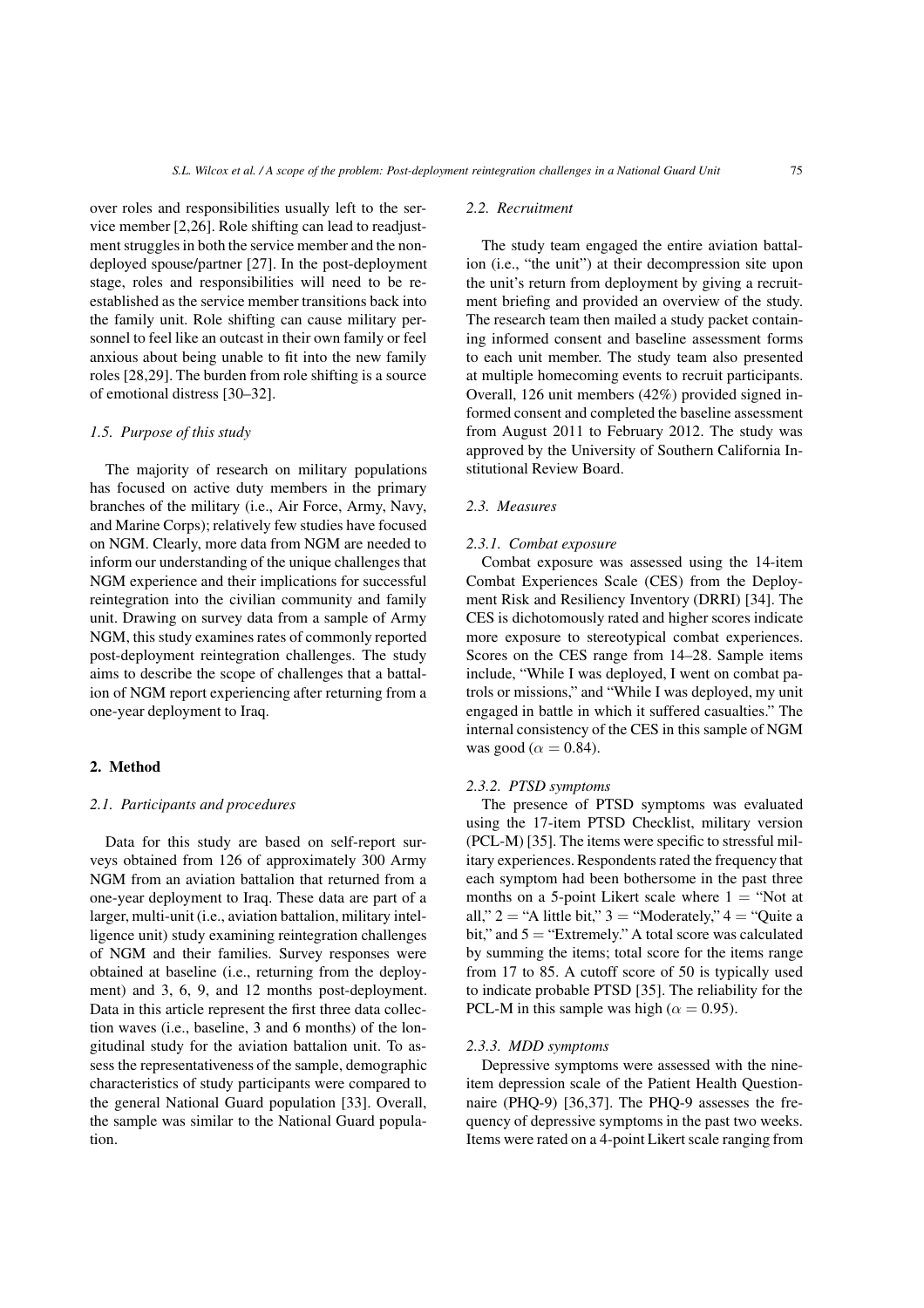0–3, where  $0 =$  "not at all,"  $1 =$  "several days,"  $2 =$ "more than half the days," and  $3 =$  "nearly every day." A total score was calculated by summing the items and range from 0 to 27. Greater scores indicate more depressive symptoms where scores ranging from 5–9 represent mild depression symptoms, 10–14 major depression, 15–19 moderately severe major depression, and greater than or equal to 20 severe major depression [37]. Previous research has provided evidence of its reliability and validity in different groups, including deployed veterans [38]. The reliability for the PHQ-9 in this sample was high ( $\alpha = 0.84$ ).

# *2.3.4. GAD*

Anxiety symptoms were assessed using the GAD-7 [39]. This measure consists of seven items assessing frequency of anxiety symptoms in the past two weeks. Items were rated on a 4-point Likert scale ranging from 0–3, where  $0 =$  "not at all,"  $1 =$  "several days,"  $2 =$ "more than half the days," and  $3 =$  "nearly every day." A total score was calculated by summing the items; total score for the items range from 0 to 21. Higher scores indicate greater anxiety levels and scores ranging from 0–4 represent minimal anxiety, 5–9 mild anxiety, 10– 14 moderate anxiety, and 15–21 severe anxiety [39]. The GAD-7 has excellent internal consistency (Cronbach's alpha =  $0.92$ ) [39]. The reliability for GAD-7 in this sample was high ( $\alpha = 0.92$ ).

#### *2.3.5. Aggression*

Aggression was assessed using the interpersonal aggression and conflict subscale from the Post-Deployment Health Assessment (PDHA) and Post-Deployment Health Re-Assessment (PDHRA) [40]. It consists of three yes/no questions: an interpersonal aggression item, "have you had thoughts or concerns that you might hurt or lose control with someone," and two existence of interpersonal conflict items, "have you had thoughts or concerns that you may have serious conflicts with your spouse, family members, or close friends," and "since return from deployment have you had serious conflicts with your spouse, family members, close friends, or at work that continue to cause you worry or concern?" Higher scores indicate higher levels of aggression and range from 3 to 6. Individuals reporting two or more aggressive items were considered to have high levels of aggression. The internal consistency of the assessment in this study ranged from  $0.65 - 0.73$ .

#### *2.3.6. Employment status*

Employment status was assessed with two questions. The first question asked whether the NGM was currently employed and the second question asked whether the respondent expected to be employed in the next six months. These two questions were answered either "yes" or "no".

## *2.3.7. Alcohol problems*

Alcohol problems were assessed using the 4-item CAGE Questionnaire. Sores range from 4–8, where higher scores indicate alcohol misuse. Respondents indicate whether or not they have engaged in the items using a yes or no response. Rating positive on two or more items is indicative of a possible alcohol problem [41]. However, one positive item on CAGE can capture behavioral issues related to alcohol misuse [19]. CAGE has been evaluated for its psychometrical properties as well as clinical value for diagnosing possible alcohol-related disorder [41,42]. The reliability of the CAGE in this sample was modest ( $\alpha =$  $0.54 - 0.67$ ).

## *2.3.8. Relationship satisfaction*

Relationship satisfaction was assessed in all participants using the eight-item Navy Quality of Life Survey Marriage/Intimate Relationship Satisfaction Scale (NQOLS-MIRS) [43]. The NQOLS-MIRS uses a 7 point Likert scale to assess respondent's satisfaction with various aspects of intimate relationship, including: understanding, communication, conflicts, support, compatibility, respect, intimacy, and time away from home. Scores range from 8–56 and higher scores on the NQOLS-MIRS indicated greater marital satisfaction. Scores of 40 or higher were used to indicate marital satisfaction. The NQOLS-MIRS has high reliability  $(\alpha = 0.92)$  in other research [44]. The reliability for the NQOLS-MIRS in this sample was also high ( $\alpha$  = 0.90–0.94).

#### *2.3.9. Family reintegration challenges*

Family relationship challenges were assessed using items from the psychosocial problem assessment among military families [45]. For this study, the research team grouped family reintegration challenges consisting of three subsections: family post-deployment readjustment challenges ( $\alpha$  = 0.75–0.82; 7 items), common post-deployment stressors ( $\alpha = 0.67-$ 0.73; 9 items), and child behavioral problems ( $\alpha$  = 0.72–0.75; 4 items). Participants were asked to rate whether the items affected them. Scores on the full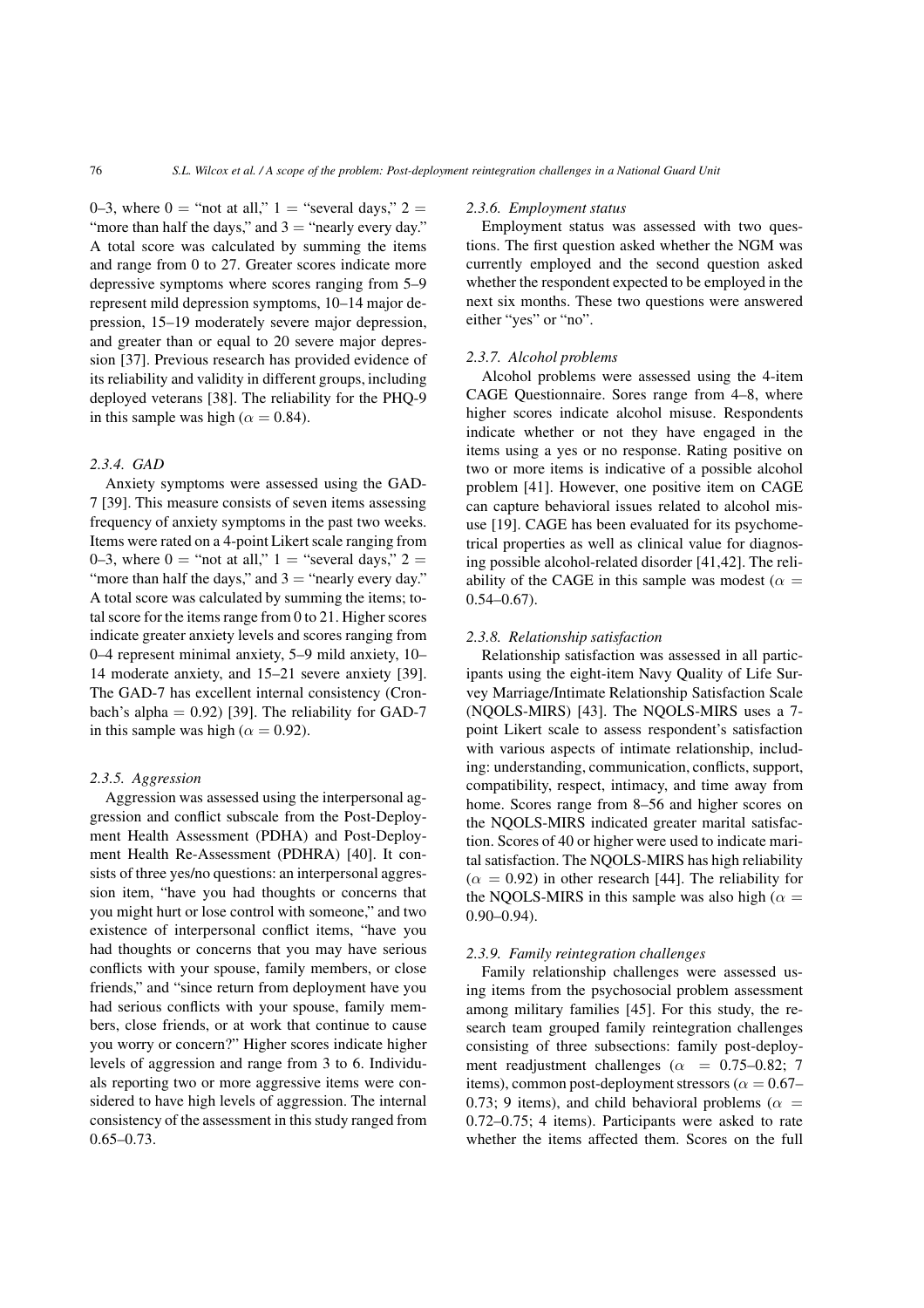scale ranged from 20–40, where a higher score indicated greater levels of family reintegration challenges. The internal consistency on the full scale was good  $(\alpha = 0.84 - 0.88)$ .

# *2.4. Analysis*

Data were analyzed in SPSS version 20. Descriptive statistics were used to present prevalence of the sample characteristics (i.e., demographics and psychosocial challenges). Paired samples t-tests were used to examine differences in the psychosocial challenges from baseline to 3 and 6 months post-deployment.

# 3. Results

## *3.1. Sample demographics and representativeness*

The research team compared the demographic characteristics of the studied 126 Army NGM to the 2010 Army National Guard population. The demographic characteristics of participants in this study were similar to the National Guard population. As indicated in Table 1, participants were 33.15 years old on average  $(SD = 8.76)$  and were predominantly male  $(88.4\%)$ . With respect to age, sex, and military grade, our study sample was similar to the Army National Guard population [33]. However, the study participants tended to be more ethnically diverse, more educated, and were slightly more likely to be married compared to the general population of Army NGM.

# *3.2. Outcomes at Baseline, 3-month, and 6-month post-deployment*

#### *3.2.1. Combat exposure assessed at baseline*

The level of combat exposure was low  $(M =$ 16.76,  $SD = 2.59$ ), indicating that the unit experienced few stereotypical combat experiences. The most commonly reported item was receiving hostile incoming fire from small arms, artillery, rockets, mortars, or bombs (91.7%).

## *3.2.2. PTSD symptoms*

In terms of PTSD symptoms, 4.1% of the baseline sample of NGM met screening criteria for probable PTSD ( $M = 26.41$ ,  $SD = 11.49$ ). The rate of PTSD symptoms was similar at 3 months (5.7% probable PTSD;  $M = 26.48$ ,  $SD = 12.72$ ) and 6 months  $(6.2\% \text{ probable PTSD}; M = 26.83, SD = 10.69) \text{ post-}$ deployment.

#### *3.2.3. Anxiety symptoms*

For anxiety symptoms at baseline, 11.4% of NGM reported moderate to severe anxiety symptoms  $(M =$ 4.33,  $SD = 4.65$ ). The rate of anxiety symptoms for 3 months (6.6% moderate-severe;  $M = 3.50$ ,  $SD =$ 3.79) and 6 months (4.6% moderate-severe;  $M = 3.39$ ,  $SD = 3.40$  decreased over time.

## *3.2.4. Depressive symptoms*

Compared to baseline, depressive symptoms were slightly higher at 3 months, but decreased at 6 months. Ten NGM (8.2%) had major to severe major depression  $(M = 4.09, SD = 4.17)$  at baseline, 12.1% at 3 months  $(M = 4.25, SD = 4.35)$ , and 7.9% at 6 months  $(M =$  $4.03, SD = 4.11$ .

## *3.2.5. Aggression*

Regarding aggression, at baseline the average aggression score was  $3.50$  (*SD* = 0.90). Approximately 12.2% of the NGM had thoughts/concerns that they might hurt or lose control with someone (item 1); 17.9% had thoughts/concerns that they might have serious conflicts with their spouse, family, or close friends (item 2); and 19.5% reported serious conflicts with their spouse, family members, close friends, or at work that continue to cause worry or concern since returning from the deployment (item 3). At baseline, 26.8% reported at least one aggressive behavior and 17.9% reported two or more aggressive behaviors. The rates of aggression were similar at 3 and 6 months. Item 3 was consistently the most commonly selected item. Follow-up data are presented in Table 2.

#### *3.2.6. Employment problems*

In terms of post-deployment employment challenges, 39.2% ( $n = 49$ ) of the NGM reported being unemployed at baseline; 16.9% ( $n = 21$ ) expected to be unemployed in the next 6 months;  $12.9\%$  ( $n = 16$ ) have been behind in rent or mortgage payments. The unemployment rate improved 11.9% from baseline to 6-months post-deployment, although 3.8% more NGM reported being behind in rent/mortgage at 6 months.

#### *3.2.7. Alcohol problems*

At baseline, 20.7% of NGM were positive on at least one of the CAGE items, and 9.9% NGM were positive on two or more of the CAGE items. Most NGM did not report problems with alcohol at baseline (79.3%). The rates of NGM with at least one positive CAGE and two or more positive CAGE items remained consistent over the 6-month observation time frame.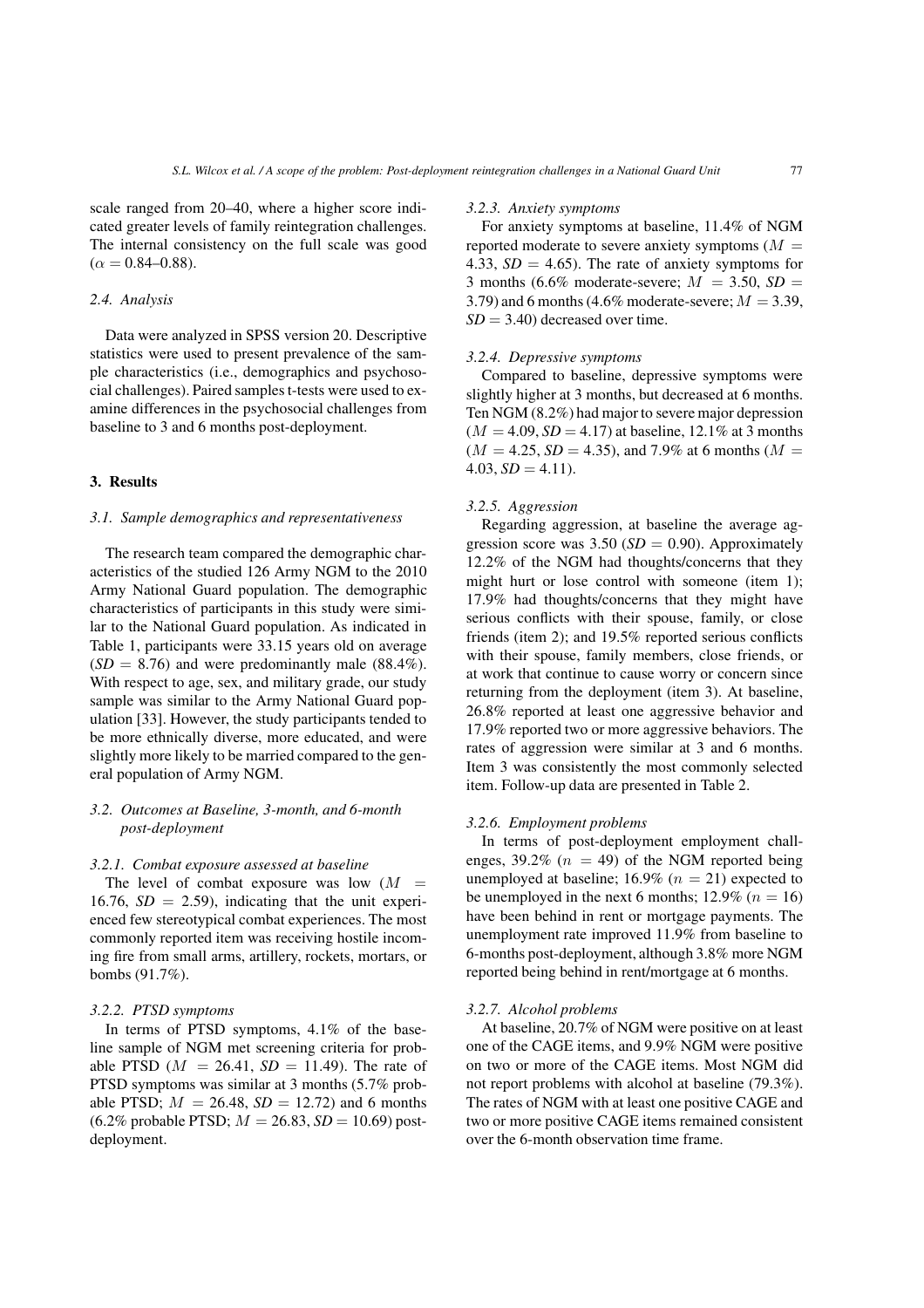| Sample demographics and representativeness |                                                       |                                                          |  |
|--------------------------------------------|-------------------------------------------------------|----------------------------------------------------------|--|
| Characteristic                             | Service members:<br>Aviation battalion<br>$(N = 126)$ | 2011 Army NGM:<br>(Selected reserve)<br>$(N = 361, 561)$ |  |
|                                            | $n\left(\%\right)$                                    | $n\left(\%\right)$                                       |  |
| Age                                        |                                                       |                                                          |  |
| 25 or younger                              | 26(20.6)                                              | 144,228 (39.9)                                           |  |
| $26 - 30$                                  | 24 (19.1)                                             | 68,239 (18.9)                                            |  |
| $31 - 35$                                  | 19 (15.1)                                             | 43,386 (12.0)                                            |  |
| $36 - 40$                                  | 17(13.5)                                              | 37,028 (10.2)                                            |  |
| 41 or older                                | 26 (20.6)                                             | 68,680 (19.0)                                            |  |
| Missing                                    | 14 (11.1)                                             | 0                                                        |  |
| <b>Sex</b>                                 |                                                       |                                                          |  |
| Male                                       | 99 (78.6)                                             | 308,851 (85.4)                                           |  |
| Female                                     | 13(10.3)                                              | 52,707 (14.6)                                            |  |
| Missing                                    | 14(11.1)                                              | $\Omega$                                                 |  |
| Race                                       |                                                       |                                                          |  |
| White                                      | 68 (54)                                               | 290,729 (80.4)                                           |  |
| <b>Black</b>                               | 5(4)                                                  | 47,953 (13.3)                                            |  |
| Asian                                      | 12(9.5)                                               | 9,209(2.6)                                               |  |
| Pacific Islander                           | 2(1.6)                                                | NA                                                       |  |
| Native American                            | 4(3.2)                                                | 2,758(0.8)                                               |  |
| Other                                      | 35(27.8)                                              | 10,912(3.0)                                              |  |
| Ethnicity                                  |                                                       |                                                          |  |
| Hispanic                                   | 63 (50)                                               | <b>NA</b>                                                |  |
| Non-Hispanic                               | 49 (38.9)                                             | NA                                                       |  |
| Missing                                    | 14(11.1)                                              | NA                                                       |  |
| Education                                  |                                                       |                                                          |  |
| High-school graduate or less               | NA                                                    | 11,487 (3.2)                                             |  |
| Some college                               | 62 (49.2)                                             | 291, 207 (80.5)                                          |  |
| College graduate or higher                 | 46(36.5)                                              | 57,961 (16.0)                                            |  |
| Other/missing                              | 18 (14.3)                                             | 906(0.3)                                                 |  |
| Marital status                             |                                                       |                                                          |  |
| Single                                     | 36(28.6)                                              | NA                                                       |  |
| Married                                    | 65 (51.6)                                             | 160,113 (44.3)                                           |  |
| Divorced/separated                         | 11(8.7)                                               | NA                                                       |  |
| Missing                                    | 14(11.1)                                              | NA                                                       |  |
| Children                                   |                                                       |                                                          |  |
| Yes                                        | 80 (63.5)                                             | 153,254 (42.4)                                           |  |
| No                                         | 46 (36.5)                                             | 208, 307 (57.6)                                          |  |
| Military grade                             |                                                       |                                                          |  |
| Enlisted personnel                         |                                                       |                                                          |  |
| $E1-E4$                                    | 38 (30.2)                                             | 179,555 (49.7)                                           |  |
| $E5 - E6$                                  | 33(26.2)                                              | 106,016 (29.3)                                           |  |
| E7-E9                                      | 11(8.7)                                               | 32,402 (9.0)                                             |  |
| Officer (O1-O10)                           | 16 (12.7)                                             | 35,358 (9.8)                                             |  |
| Warrant officer                            | 11(8.7)                                               | 8,230 (2.3)                                              |  |
| Missing                                    | 17(13.5)                                              | 0                                                        |  |

Table 1

#### *3.2.8. Relationship satisfaction*

At baseline, relationship satisfaction levels were fairly high ( $M = 45.23$ ,  $SD = 9.62$ ); 75.7% were satisfied with their relationship, 78.9% agreed that they have a good relationship, and 44.4% reported that their relationship increased their ability to perform their job. At 3 months, relationship satisfaction was reduced 7% compared to baseline. However, relationship satisfaction levels improved 3.3% at 6 months compared to 3 months.

#### *3.2.9. Family reintegration challenges*

Regarding family reintegration challenges, 21.4% reported a high level (11 or more) of overall family reintegration challenges ( $M = 26.20$ ,  $SD = 4.53$ ); 13.9% reported 2 or more child behavioral problems  $(M = 5.21, SD = 1.35)$ ; 34.7% reported 4 or more family post-deployment readjustment problems  $(M =$ 9.60,  $SD = 2.06$ ; and 34.7% report 5 or more of the common post-deployment stressors (M = 11.42, *SD*  $= 2.20$ ). While 3-month post-deployment rates of fam-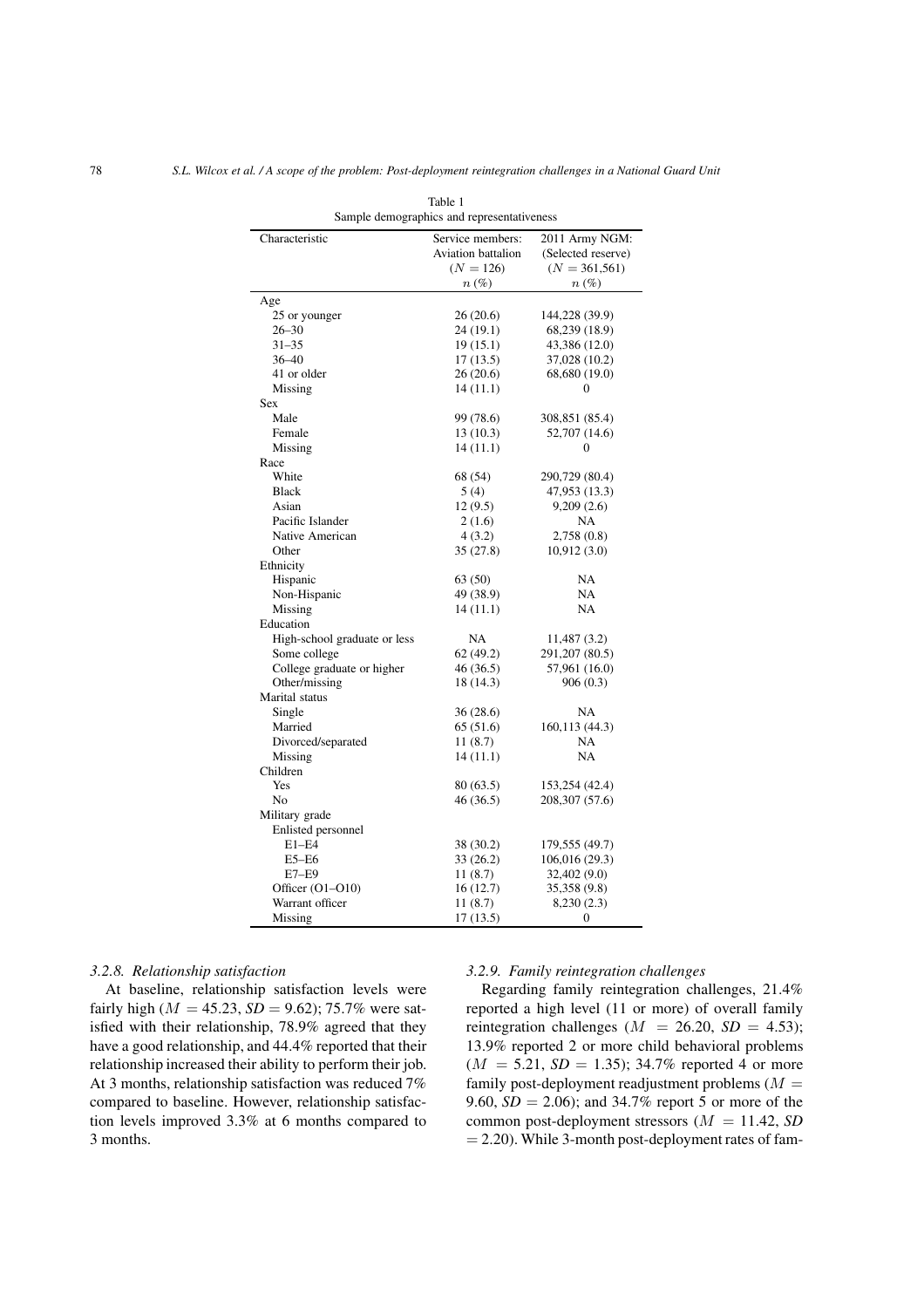|                                     | and o monan poor appropment sta |              |              |
|-------------------------------------|---------------------------------|--------------|--------------|
| Variable                            | <b>Baseline</b>                 | 3-month      | 6-month      |
| PTSD Symptoms $(M, SD)$             | 26.41, 11.49                    | 26.48, 12.72 | 26.83, 10.69 |
| Probable PTSD                       | 4.1%                            | 5.7%         | 6.2%         |
| Anxiety Symptoms $(M, SD)$          | 4.33, 4.65                      | 3.50, 3.79   | 3.39, 3.40   |
| Moderate-Severe Symptoms            | 11.4%                           | 6.6%         | 4.6%         |
| Depression Symptoms $(M, SD)$       | 4.09, 4.17                      | 4.25, 4.35   | 4.03, 4.11   |
| Major-Severe Symptoms               | 8.2%                            | 12.1%        | 7.9%         |
| Aggression $(M, SD)$                | 3.50, 0.90                      | 3.67, 1.00   | 3.44, 0.82   |
| Item 1                              | 12.2%                           | 19.8%        | 10.9%        |
| Item 2                              | 17.9%                           | 19.8%        | 17.5%        |
| Item 3                              | 19.5%                           | 27.5%        | 17.5%        |
| 1+ Positive Items                   | 26.8%                           | 37.4%        | 27%          |
| 2+ Positive Items                   | 17.9%                           | 20.9%        | 14.3%        |
| Employment                          |                                 |              |              |
| Unemployed                          | 39.2%                           | 30.4%        | <b>NA</b>    |
| Expect to be unemployed             | 16.9%                           | 25%          | NA           |
| Behind in rent/mortgage             | 12.9%                           | 10.9%        | 16.7%        |
| Alcohol problems                    |                                 |              |              |
| CAGE Score $(M, SD)$                | 4.32, 0.70                      | 4.32, 0.73   | 4.38, 0.83   |
| $1+$ Item                           | 20.7%                           | 19.8%        | 21.9%        |
| $2+$ Items                          | 9.9%                            | 8.8%         | 10.9%        |
| Relationship satisfaction           |                                 |              |              |
| Satisfaction Score $(M, SD)$        | 45.23, 9.62                     | 42.75, 10.88 | 44.48, 9.25  |
| <b>Relationship Satisfaction</b>    | 75.7%                           | 68.7%        | 72%          |
| Have a good relationship            | 78.9%                           | 72%          | 75.5%        |
| Improve job performance             | 44.4%                           | 39.8%        | 42.3%        |
| Family reintegration challenges     |                                 |              |              |
| Family readjustment $(M, SD)$       | 9.60, 2.06                      | 10.09, 2.31  | 8.94, 2.03   |
| High Score (4+ items)               | 34.7%                           | 43.6%        | 28.1%        |
| Common stressors $(M, SD)$          | 11.42, 2.20                     | 12.91, 2.31  | 11.47, 1.99  |
| High Score $(5+$ items)             | 13.9%                           | 26.5%        | 11.6%        |
| Child behavioral problems $(M, SD)$ | 5.21, 1.35                      | 5.46, 1.46   | 5.12, 1.36   |
| High Score $(2 + items)$            | 34.7%                           | 37.7%        | 31.7%        |
| FRC total $(M, SD)$                 | 26.20, 4.53                     | 27.36, 5.15  | 25.59, 4.23  |
| High Score $(11 +$ items)           | 21.4%                           | 29.5%        | 10.3%        |

Table 2 Baseline, 3- and 6-month post-deployment status

ily reintegration challenges increased, 6-month postdeployment rates declined below baseline rates. Details are presented in Table 2.

# *3.3. Post-deployment psychological, behavioral problems, and reintegration challenges over time*

#### *3.3.1. Mental and behavioral health problems*

A paired samples  $t$  test indicated that mental and behavioral challenges were only significantly different for anxiety symptoms between baseline and 3 months,  $t(89) = 3.38, p = 0.001, d = 0.35,$  and for aggression between 3 and 6 months,  $t(55) = 2.22$ ,  $p = 0.03$ ,  $d =$ 0.29. Specifically, respondents reported more anxiety symptoms at baseline ( $M = 4.74$ ,  $SD = 4.82$ ) compared to 3-months ( $M = 3.52$ ,  $SD = 3.81$ ), and reported higher levels of aggression at 3 months ( $M =$ 5.38,  $SD = 1.02$ ) compared to 6 months ( $M = 5.64$ ,  $SD = 0.72$ ). Using Cohen's [46] guidelines, the differences were medium-small for anxiety and small for aggression.

#### *3.3.2. Alcohol problems*

A paired samples  $t$  test indicated that alcohol problems were not significantly different across the postdeployment time points.

# *3.3.3. Employment problems*

A paired samples  $t$  test indicated that employment problems were only significantly different between baseline and  $3$  months for current unemployment,  $t$  $(91) = 2.0, p = 0.05, d = 0.22,$  and between 3 and 6 months for being behind in a rent or mortgage payments,  $t(59) = 2.32$ ,  $p = 0.02$ ,  $d = 0.30$ . The differences, although statistically significant, are small. Specifically, respondents were more likely to be unemployed at baseline compared to 3 months ( $M = 1.62$ ,  $SD = 0.49$ , and were also more likely to be behind in rent or mortgage payments at 6 months  $(M = 1.83,$  $SD = 0.38$ ) compared to 3 months ( $M = 1.92$ ,  $SD =$ 0.28).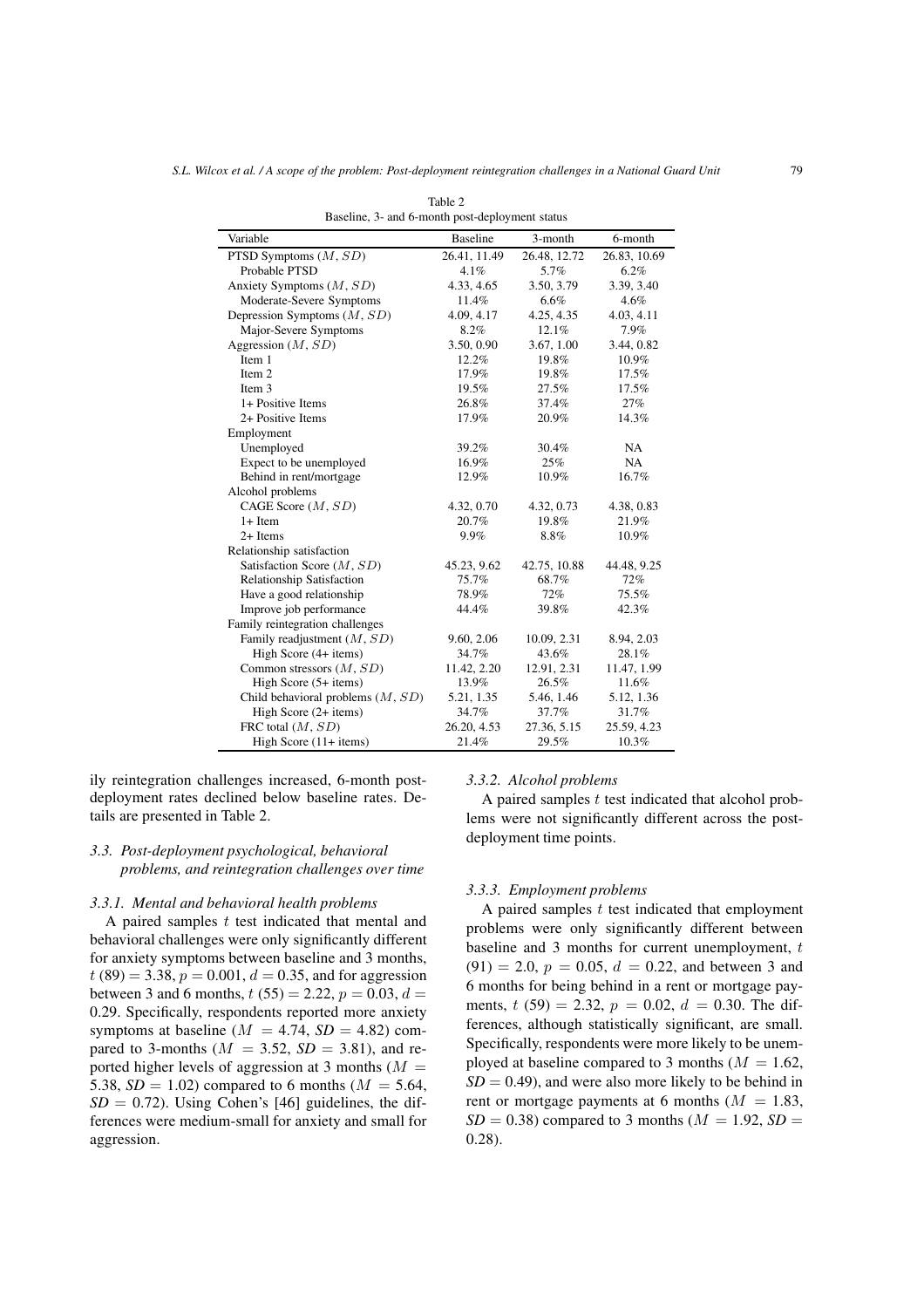#### *3.3.4. Relationship satisfaction*

A paired samples  $t$  test indicated that relationship satisfaction was only significantly different between baseline and 3 months,  $t(76) = 2.11$ ,  $p = 0.04$ ,  $d = 0.24$ . Specifically, respondents were more satisfied with their relationship at 3 months ( $M = 21.20$ ,  $SD =$ 10.76) compared to baseline ( $M = 18.96$ ,  $SD = 9.42$ ). The differences were small.

# *3.3.5. Family reintegration challenges*

A paired samples  $t$  test indicated that family reintegration challenges were only significantly different for family post-deployment readjustment problems between baseline and 3 months,  $t(60) = 2.62$ ,  $p = 0.01$ ,  $d = 0.34$ , and for child behavioral problems between 3 and 6 months,  $t(35) = 2.06$ ,  $p = 0.04$ ,  $d = 0.34$ . Specifically, respondents reported more family reintegration challenges at baseline ( $M = 2.52$ ,  $SD = 1.90$ ) compared to 3 months ( $M = 3.23$ ,  $SD = 2.25$ ), and more child behavioral problems at 6 months  $(M =$ 1.02,  $SD = 1.36$ ) compared to 3 months ( $M = 1.34$ ,  $SD = 1.35$ ). The differences were medium-small.

# 4. Discussion

National Guard members are at risk for a number of post-deployment challenges; research has continued to document that NGM report more problems than active duty populations. The purpose of this article is to present a scope of problems that NGM experience after returning from a combat deployment. Even in a unit with low combat exposure, we found a number of potential problems, including mental health symptoms, alcohol misuse, and relationship difficulties. Unemployment rates were also potentially problematic.

Anxiety, depression, PTSD, and alcohol misuse are all related to reduced work productivity [47]. Additionally, symptoms of behavioral and mental health problems in military populations are related to decreased functioning at work, greater job turnover and loss, more missed work days, premature retirement, and more work limitations [48]. Additionally, although mental health symptomatology may impair functioning at work, it does not necessarily influence likeliness of employment [48,49].

The rates of post-deployment mental health and behavioral problems vary highly across military branches, although National Guard populations tend to report more problems [7]. For example, Gorman and colleagues [50] found that 40% of the 332 NGM in their

sample reported at least one mental health issue. Other research by Milliken and colleagues [40] found that NGM (and reservists) reported more mental health symptoms than active duty military personnel. This trend was also confirmed in research by Hoge and colleagues [51], where NGM reported higher rates of mental health symptoms than active duty members.

Although this study did not compare NGM to active duty branches, the rates of mental health symptoms were similar to previous research, albeit slightly lower compared to other studies. However, the mental health symptoms that emerged upon homecoming were maintained until at least six months postdeployment, despite the low levels of combat exposure. While this sample reported relatively low levels of mental health symptoms, the rate of reported anxiety symptoms was higher than the lifetime prevalence of GAD in the general population (5.7%) and the prevalence of major-severe depressive symptoms ranged from 8%–12%, which is higher than the 12 month prevalence of MDD in the general population of adults in the U.S. (6.7%) [52]. Moreover, the high rates of post-deployment aggression were startling and persisted through six months post-deployment. Aggression should not be overlooked in NGMs. The prevalence of aggression was approximately 2.5 times higher than that of NGM and reservists and five times higher than that of active duty forces [40]. Other research has found approximately 30% of NGM reporting that they had ever threatened someone with physical violence after returning home from a deployment [40,53].

Although the rates of reported mental and behavioral health problems in this sample remained fairly constant from immediately post-deployment to 6-months post-deployment, other research on NGM has found that rates of mental health problems, specifically PTSD symptoms, tend to increase significantly from baseline to 6-months post-deployment [40]. Moreover, high rates of post-deployment mental health symptoms are not exclusive to NGM, as spouses are also at risk for post-deployment mental health symptoms. Gorman and colleagues [50] found that 34% of 212 nondeployed partners of NGM reported at least one mental health issues after a deployment. While this article did not present mental health problems in the nondeployed spouses, research notes the importance of the military spouses' mental health. Military spouses with depression or other mental health symptoms may be less welcoming to their returning service member and make the reintegration process more challenging [54]).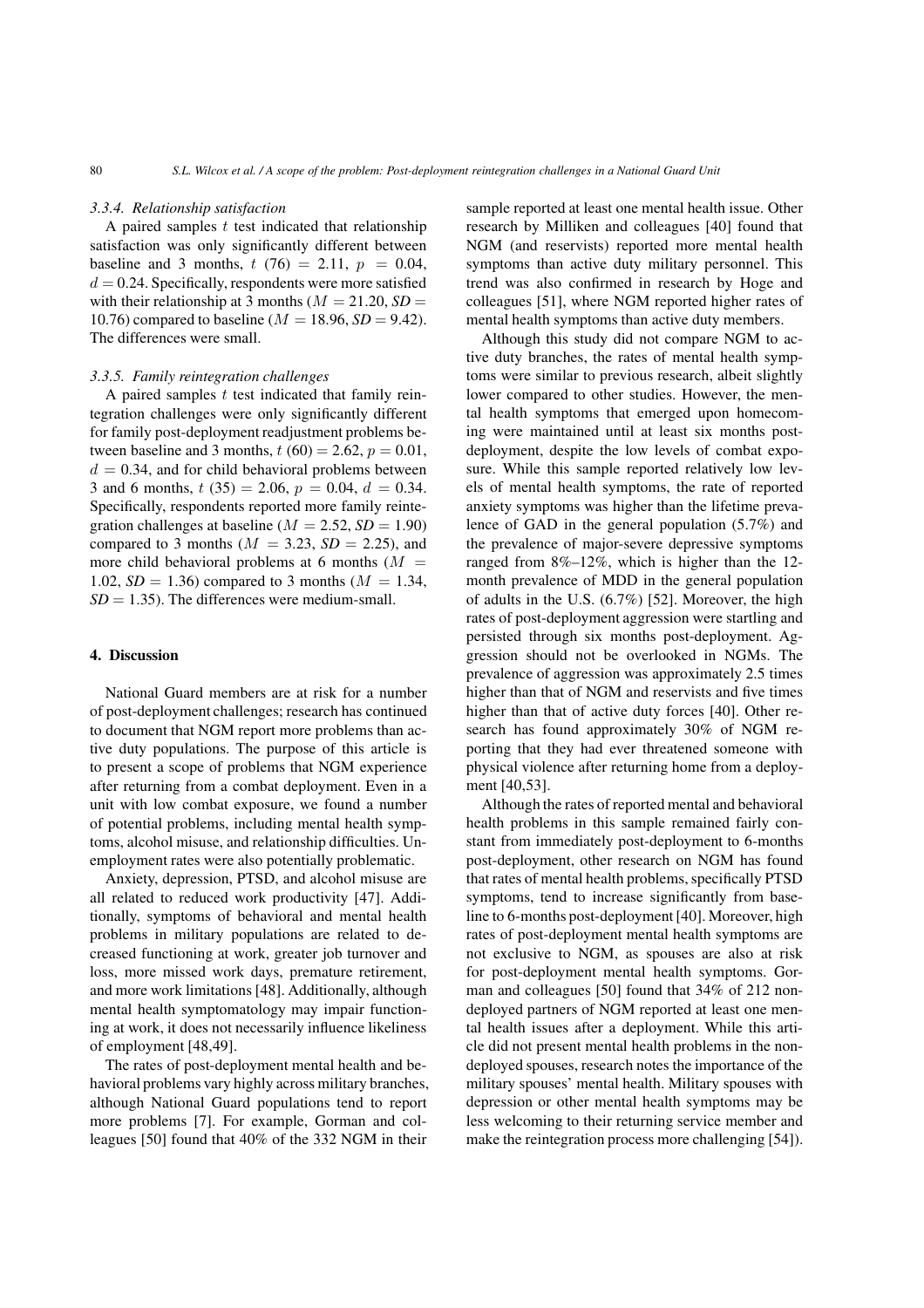Social support, particularly from the spouse, and supportive relationships, are often conceptualized as protective factors against post-deployment mental health problems [55]. Additionally, post-deployment psychological maladjustment is an indicator of postdeployment family readjustment difficulties [14,56]. While the rates of mental and behavioral problems were slightly elevated in our sample, marital satisfaction levels were acceptable and family readjustment challenges were moderate. Marital problems and changes within the relationship are commonly reported by NGM. Kline and colleagues [57] found that of 1,665 NGM who recently returned from Iraq, 18.4% reported problems with their marriage and 11% reported separating or getting a divorce.

Interestingly, partners are more inclined to seek treatment for mental health problems than the veterans themselves. Treatment seeking by the non-veteran partner is particularly important for military children. Verdeli [54] found that lower mental health quality of military spouses (i.e., mothers) may lead to more mental health problems in military children. Other research has demonstrated that PTSD is both directly tied to parenting quality and indirectly related to parenting quality by impacting the relationship adjustment [58].

National Guard members are also at risk for alcohol misuse and unemployment. The rate of alcohol misuse in our sample was approximately 20% and between 30–40% reported unemployment. Research by Milliken and colleagues [40] found that National Guard and Reserve populations reported higher levels of alcohol misuse than active duty populations. Research on the general population indicates that alcohol use influences employment. Specifically, alcohol misuse can lead to reduced employment and increased unemployment [59]. While active duty military personnel have more job security, many NGM need to seek civilian employment after a deployment, in addition to adjusting to their family members, who have established new routines during the deployment [16,29]. Kline and colleagues [30] found that 11.1% of 1665 NGM reported losing a job or business after returning from a deployment to Iraq. These findings were further supported by other research finding approximately 10% of more than 4,000 post-deployed NGM reported being fired after a deployment [60]. Thus, for military personnel, while the post-deployment culture can be accepting of alcohol consumption, it can lead to alcohol misuse, which may lead to unemployment, among other problems.

Our study had several limitations. First, we did not assess pre-deployment mental and behavioral health problems. It is possible that the problems reported at post-deployment were present pre-deployment and were not directly a result of deployment. Research has already suggested that military personnel are at risk for problems across the deployment cycle, from predeployment to post-deployment [2]. Second, we collected self-report data of mental and behavioral health problems, which might be subject to bias [61].

This article adds further evidence to the challenges that NGM face upon returning from a deployment, even with low levels of combat exposure. Preparing service members for post-deployment and to reintegrate back into the civilian world after completing military service should begin as early as possible [2]. Prevention of post-deployment and other reintegration challenges should be an important component of pre-deployment preparation and training for military personnel. To reduce the burden on workplace efficiency from post-deployment and reintegration challenges, particular emphasis should be placed on reducing aggression, anxiety, and relationship difficulties, as well as increasing attractive employment opportunities and strengthening the marital relationship.

#### References

- [1] Belasco A. Troop Levels in the Afghan and Iraq Wars, FY2001-FY2012: Cost and Other Potential. Congressional Research Service; July 2, 2009.
- [2] Wilcox SL, Rank MG. Transitioning through the deployment cycle. In: Moore B, Barnett J, editors. Military Psychologists' Desk Reference. New York, NY: Oxford University Press, 2013, pp. 306-11.
- [3] Hazle M, Wilcox SL, Hassan AM. Helping veterans and their families fight on! Advances in Social Work. 2012;13(1):229- 42.
- [4] Eisen SV, Schultz MR, Vogt D, Glickman ME, Elwy AR, Drainoni M-L, et al. Mental and Physical Health Status and Alcohol and Drug Use Following Return From Deployment to Iraq or Afghanistan. American Journal of Public Health. 2012;102(S1):S66-S73.
- [5] Hoge CW, Castro CA, Messer SC, McGurk D, Cotting DI, Koffman RL. Combat duty in Iraq and Afghanistan, mental health problems, and barriers to care. New England Journal of Medicine. 2004;351(1):13-22.
- [6] Tanielian T, Jaycox LH, Schell TL, Marshall GN, Burnam MA, Eibner C, et al. Invisible Wounds of War: Summary and Recommendations for Addressing Psychological and Cognitive Injuries. Santa Monica, CA: RAND Corporation; 2008. p. 64.
- [7] Williamson V, Mulhall E. Invisible wounds: Psychological and neurological injuries confront a new generation of veterans. January 2009. Available from: http://iava.org/files/IAVA\_ invisible\_wounds\_0.pdf.
- Armed Forces Health Surveillance Center. Deployment Health Assessments U.S. Armed Forces: July 2012. Washington, DC: Defense Medical Surveillance System; July 2012.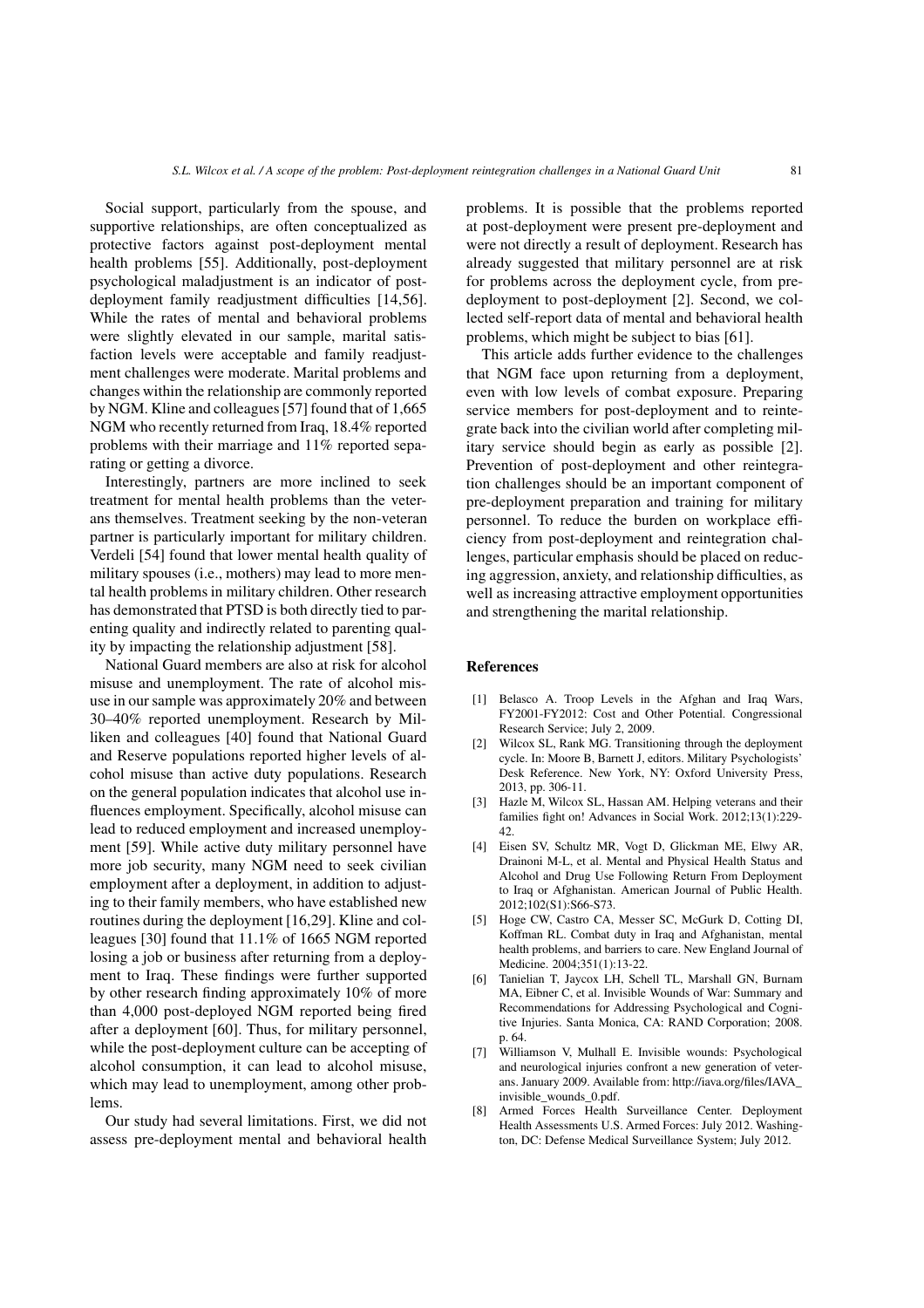- [9] Wilcox SL, Finney K, Cederbaum JA. Prevalence of Mental Health Problems among Military Populations. In: Moore B, Barnett J, editors. Military Psychologists' Desk Reference. New York, NY: Oxford University Press; 2013. p. 187-92.
- [10] Gorman LA, Blow AJ, Ames BD, Reed PL, National Guard Families After Combat: Mental Health, Use of Mental Health Services, and Perceived Treatment Barriers. Psychiatric Services. 2011;62(1):28-34.
- [11] Straits-Tröster KA, Brancu, M, Goodale, B, Pacelli, S, Wilmer, C, Simmons, EM, et al. Developing community capacity to treat post-deployment mental health problems: A public health initiative. Psychological Trauma: Theory, Research, Practice, and Policy. 2011;3(3):283-91.
- [12] Interian A, Kline A, Callahan L, Losonczy M. Readjustment Stressors and Early Mental Health Treatment Seeking by Returning National Guard Soldiers With PTSD. Psychiatric Services. 2012;63(9):855-61.
- [13] Polusny MA, Erbes CR, Murdoch M, Arbisi PA, Thuras P, Rath MB. Prospective risk factors for new-onset posttraumatic stress disorder in National Guard soldiers deployed to Iraq. Psychological Medicine. 2011;41(4):687-98.
- [14] Khaylis A, Polusny MA, Erbes CR, Gewirtz AH, Rath COLM. Posttraumatic stress, family adjustment, and treatment preferences among National Guard Soldiers deployed to OEF/OIF. Military Medicine. 2011;176(2):126-31.
- [15] Elbogen EB, Johnson SC, Wagner HR, Newton VM, Beckham JC. Financial well-being and postdeployment adjustment among iraq and afghanistan war veterans. Military Medicine. 2012;177(6):669-75.
- [16] Burnett-Zeigler I, Valenstein M, Ilgen M, Blow AJ, Gorman LA, Zivin K. Civilian employment among recently returning Afghanistan and Iraq National Guard veterans. Military Medicine. 2011;176(6):639-46.
- [17] Verrall NG. A review of military research into alcohol consumption. Journal of the Royal Army Medical Corps. 2011; 157(2):164-9.
- [18] Armed Forces Health Surveillance Center. Alcohol-related diagnoses, active component, U.S. armed forces, 2001- 2010. Medical Surveillance Monthly Report. 2011, October;  $18(10)\cdot9-13$ .
- [19] Jacobson IG, Ryan MAK, Hooper TI, Smith TC, Amoroso PJ, Boyko EJ, et al. Alcohol Use and Alcohol-Related Problems Before and After Military Combat Deployment. JAMA: The Journal Of The American Medical Association. 2008;300(6): 663-75.
- [20] Conner KR, Pinquart M, Gamble SA. Meta-analysis of depression and substance use among individuals with alcohol use disorders. Journal of Substance Abuse Treatment. 2009;37(2):127-37.
- [21] Hasin DS, Stinson FS, Ogburn E, Grant BF. Prevalence, correlates, disability, and comorbidity of DSM-IV alcohol abuse and dependence in the United States: Results from 842the national epidemiologic survey on alcohol and related conditions. Archives of General Psychiatry. 2007;64(7):830-42.
- [22] Marshal MP. For better or for worse? the effects of alcohol use on marital functioning. Clinical Psychology Review. 2003;23(7):959-97.
- [23] Kehle SM, Ferrier-Auerback AG, Meis LA, Abrisi PA, Erbes CR, Polusny MA. Predictors of postdeployment alcohol use disorders in National Guard soldiers deployed to Operation Iraqi Freedom. Psychology of Addictive Behaviors. 2012;26(1):42-50.
- [24] Pincus S, Leiner B, Black N, Ward Singh T. The impact of deployment on military families and children. In: Lenhart MK,

editor. Textbooks of military medicine: Combat and operational behavioral health. Washington, DC: Office of The Surgeon General; 2011. p. 487-99.

- [25] Pincus S, House R, Christensen J, Adler L. The emotional cycle of deployment: A military family perspective. Journal of the Army Medical Department. 2001:615-23.
- [26] Sheppard SC, Malatras JW, Israel AC. The Impact of Deployment on U.S. Military Families. American Psychologist. 2010;65(6):599-609.
- [27] Faber AJ, Willerton E, Clymer SR, MacDermid SM, Weiss HM. Ambiguous absence, ambiguous presence: A qualitative study of military reserve families in wartime. Journal of Family Psychology. 2008;22(2):222-30.
- [28] Weins TW, Boss P. Maintaining family resiliency before, during, and after military separation. In: Castro CA, Adler AB, Britt CA, editors. Military life: The psychology of serving in peace and combat. 3. Bridgeport, CT: Praeger Security International; 2006. p. 13-38.
- [29] Sayers SL, Farrow VA, Ross J, Oslin DW. Family problems among recently returned military veterans referred for a mental health evaluation. Journal of Clinical Psychiatry. 2009;70(2):163-70.
- [30] Kline A, Ciccone DS, Falca-Dodson M, Black CM, Losonczy M. Suicidal ideation among national guard troops deployed to iraq: The association with postdeployment readjustment problems. Journal of Nervous and Mental Disease. 2011;199(12):914-20.
- [31] Lane ME, Hourani LL, Bray RM, Williams J. Prevalence of perceived stress and mental health indicators among reservecomponent and active-duty military personnel. American Journal of Public Health. 2012;102(6):1213-20.
- [32] Meis LA, Erbes CR, Polusny MA, Compton JS. Intimate relationships among returning soldiers: the mediating and moderating roles of negative emotionality, PTSD symptoms, and alcohol problems. Journal of Traumatic Stress. 2010;23:564- 72.
- [33] Department of Defense. Demographics 2010: Profile of the Military Community. Washington, DC: Department of Defense; 2010.
- [34] King DW, King LA, Vogt DS. Manual for the Deployment Risk and Resilience Inventory (DRRI): A Collection of Scales for Studying Deployment-Related Experiences in Military Veterans. Boston, MA: National Center for PTSD; 2003.
- [35] Weathers F, Litz B, Herman D, Huska J, Keane T. The PTSD Checklist: Reliability, validity and diagnostic utility. Annual Convention of the International Society for Traumatic Stress Studies, San Antonio, TX1993.
- [36] Spitzer RL, Williams JB, Kroenke K, Linzer M, deGruy FV, III, Hahn SR, et al. Utility of a New Procedure for Diagnosing Mental Disorders in Primary Care: The PRIME-MD 1000 Study. JAMA: Journal of the American Medical Association. 1994;272(22):1749-56.
- [37] Spitzer RL, Kroenke K, Williams JB. Validation and utility of a self-report version of PRIME-MD: the PHQ Primary Care Study. JAMA: Journal of the American Medical Association. 1999;282:1737-44.
- [38] Dum M, Pickren J, Sobell LC, Sobell MB. Comparing the BDI-II and the PHQ-9 with outpatient substance abusers. Addictive Behaviors. 2008;33(2):381-7.
- [39] Spitzer RL, Kroenke K, Williams JB, Lowe B. A Brief Measure for Assessing Generalized Anxiety Disorder: The GAD-7. Archives of Internal Medicine. 2006;166(10):1092-7.
- [40] Milliken CS, Auchterlonie JL, Hoge CW. Longitudinal assessment of mental health problems among active and re-